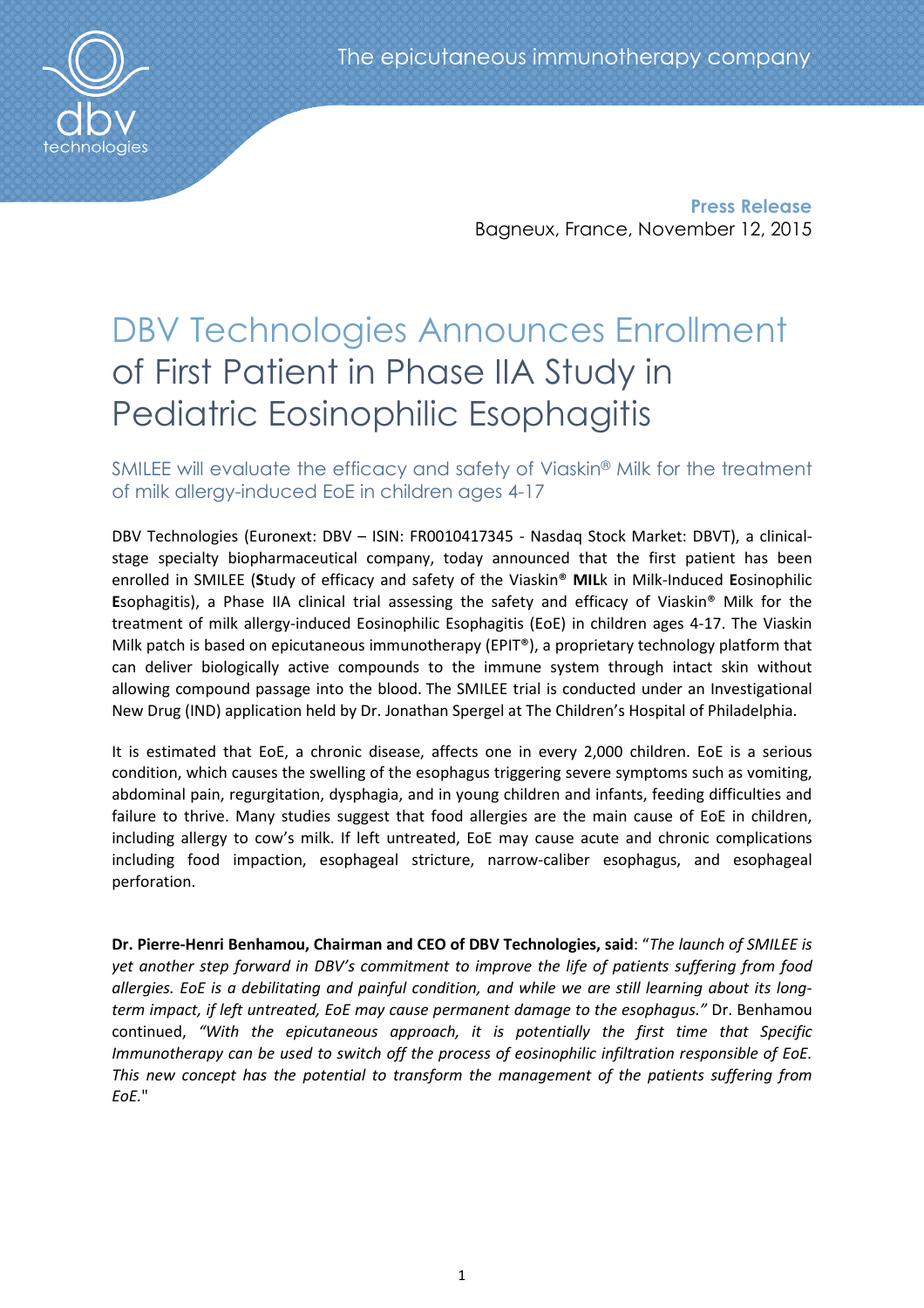# **About SMILEE Study**

SMILEE is a double-blind, placebo-controlled, randomized 3:1 trial designed to evaluate the safety and efficacy of Viaskin® Milk 500 μg for treating milk-induced EoE in children. Subjects with a documented medical history of EoE after ingestion of milk who currently adhere to a strict milk-free diet will be considered for participation in the trial. Approximately 20 subjects, 15 in the active treatment group and five in the placebo group, will be randomized and treated for nine months while remaining on a milk-free diet. The subjects will then continue their assigned treatment during a milk reintroduction period (1 week to 2 months), for a total of up to 11 months of treatment. The primary efficacy endpoint will evaluate the maximum esophageal eosinophil count in the active treatment group compared to placebo at the end of treatment. Secondary efficacy endpoints will include the change in symptoms score at the end of treatment compared to baseline and mean esophageal eosinophil count at the end of treatment.

### **About Eosinophilic Esophagitis**

EoE is an allergic inflammatory disease characterized by the swelling of the esophagus. Typical symptoms include vomiting, abdominal pain, regurgitation, dysphagia, and in young children and infants, feeding difficulties and failure to thrive. Because the diverse and non-specific symptoms, EoE can be diagnosed only by esophageal biopsy. In addition to presenting symptoms, acute and chronic complications that may arise if EoE remains untreated include food impaction, esophageal stricture, narrow-caliber esophagus, and esophageal perforation. It is estimated that EoE impacts one in every 2,000 children. EoE is considered to be a chronic condition with no currently approved treatments. Cow's Milk Allergy (CMA) is believed to be involved in a majority of cases of EoE in children, and therefore a cow's milk-free diet is often able to reduce EoE symptoms.

#### **About DBV Technologies**

DBV Technologies created the Viaskin® patch, a proprietary technology platform with broad potential applications in immunotherapy. Viaskin is based on epicutaneous immunotherapy, or EPIT®, DBV's method of delivering biologically active compounds to the immune system through intact skin while avoiding compound transfer to the blood. With this new class of self-administered and non-invasive product candidates, the company is dedicated to safely transforming the care of food allergy patients, for which there are currently no approved treatments. DBV's food allergy programs include ongoing clinical studies with Viaskin Peanut and Viaskin Milk, one experimental program with Viaskin Egg and a human proof concept clinical study in Eosinophilic Esophagitis. DBV is also exploring platform indications in vaccines, and selected immune diseases with unmet medical needs.

DBV Technologies has global headquarters in Paris, France and New York, NY, USA. Company shares are traded on segment B of Euronext Paris (Ticker: DBV, ISIN code: FR0010417345), part of the SBF120 index, and traded on the Nasdaq Global Select Market in the form of American Depositary Shares (each representing one-half of one ordinary share) (Ticker: DBVT). For more information on DBV Technologies, please visit our website: www.dbv-technologies.com

#### **Forward Looking Statements**

This press release contains forward-looking statements, including statements about the potential safety and efficacy of Epicutaneous Immunotherapy (EPIT®) via Viaskin® Milk and DBV's anticipated clinical development of Viaskin Milk and other product candidates. These forward-looking statements are not promises or guarantees and involve substantial risks and uncertainties. The Company's product candidates have not been approved for sale in any jurisdiction. Among the factors that could cause actual results to differ materially from those described or projected herein are uncertainties associated generally with research and